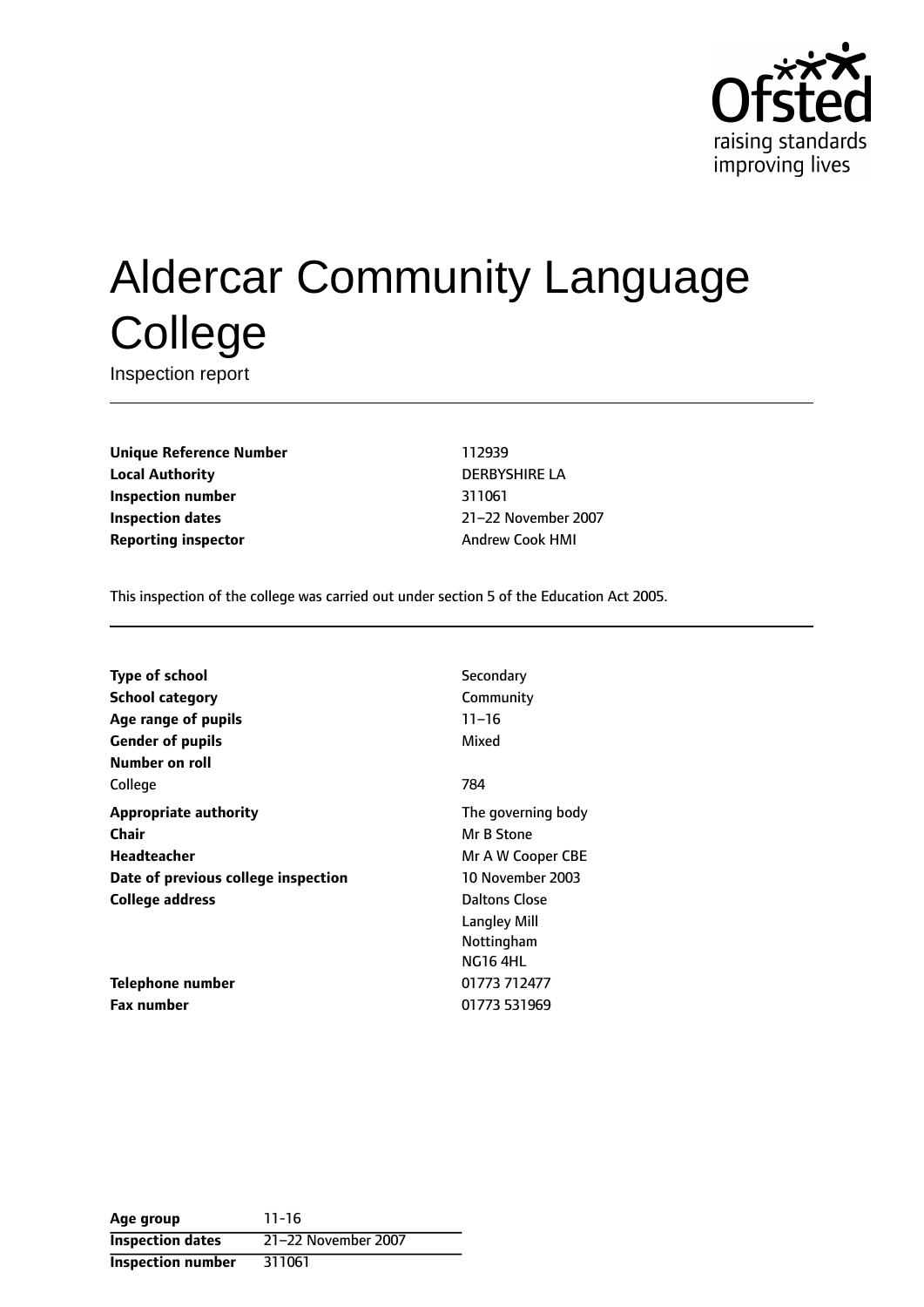.

© Crown copyright 2007

#### Website: www.ofsted.gov.uk

This document may be reproduced in whole or in part for non-commercial educational purposes, provided that the information quoted is reproduced without adaptation and the source and date of publication are stated.

Further copies of this report are obtainable from the college. Under the Education Act 2005, the college must provide a copy of this report free of charge to certain categories of people. A charge not exceeding the full cost of reproduction may be made for any other copies supplied.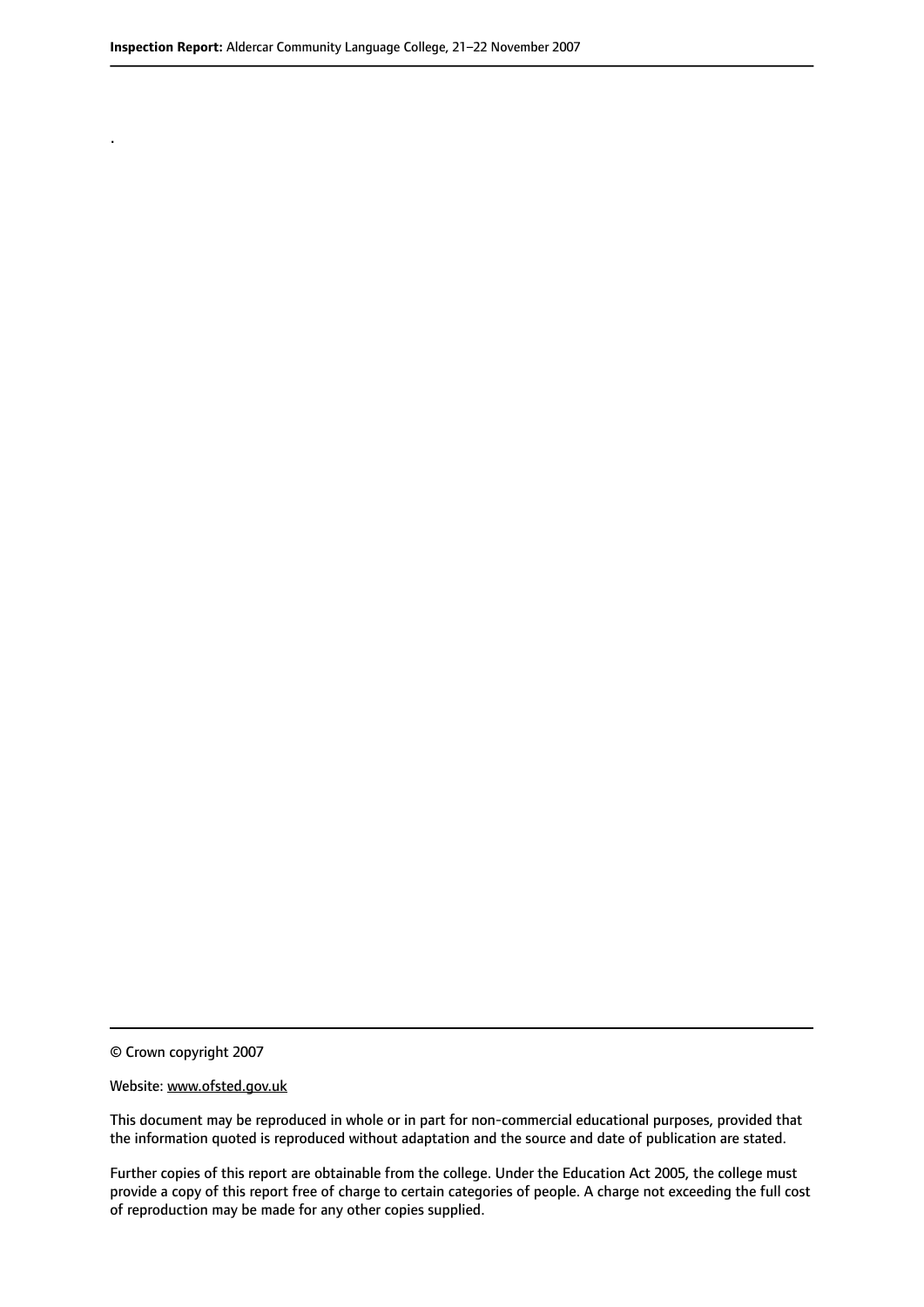## **Introduction**

The inspection was carried out by one of Her Majesty's Inspectors and three Additional Inspectors.

## **Description of the college**

The number of students attending Aldercar Community Language College (ACLC) makes it a slightly smaller than average sized school. The college has dual-specialisms in languages and, for Key Stage 4 students, vocational provision. Special provision is made for students with special educational needs including those with physical disabilities and hearing impairments. This means that the proportion of students with statements of special educational need is above the national average whereas the proportion with learning difficulties and/or disabilities is average. An average proportion of students is eligible for free school meals, and very few students have a language other than English as their first language. The college has successfully gained awards in recognition of its practice by the Basic Skills Agency, Football Association and Health Promoting Schools. The college is looking forward to a new post-16 centre, to be purpose-built on the college site by September 2008.

## **Key for inspection grades**

| Grade 1 | Outstanding  |
|---------|--------------|
| Grade 2 | Good         |
| Grade 3 | Satisfactory |
| Grade 4 | Inadequate   |
|         |              |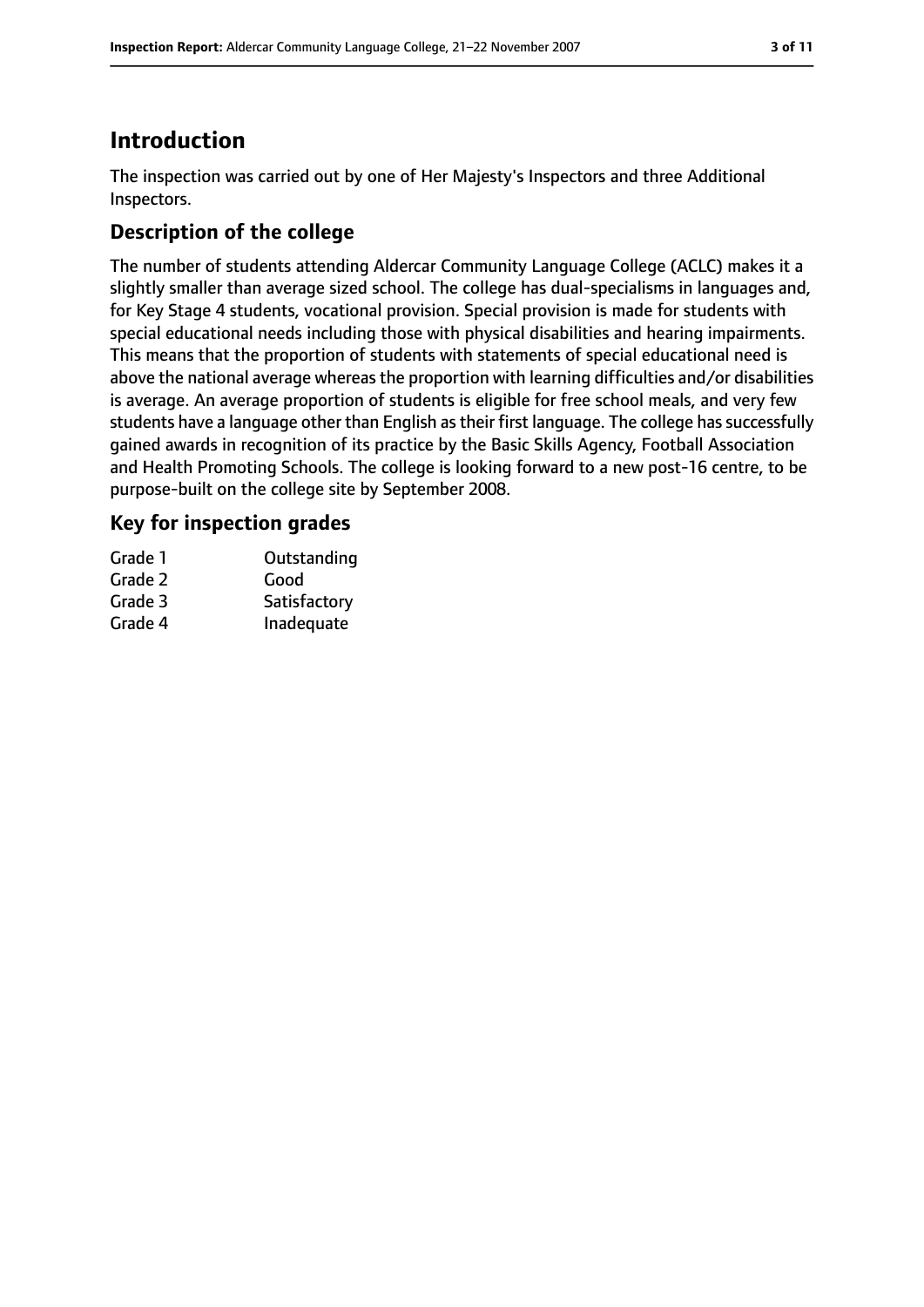# **Overall effectiveness of the college**

#### **Grade: 2**

The outstanding provision for languages and vocational learning are distinctive features of this good school. All students, including those with physical disabilities and learning difficulties, enjoy and experience achievement because of what Aldercar Community Language College (ACLC) has on offer. There is an impressive choice of languages on offer including Japanese, French and Italian. Older students also have opportunities to learn through an extensive range of vocational courses which they both enjoy and also find motivating in deciding their future education, training or employment. Leadership and management are good overall and it has been the innovative vision and leadership of the principal that have brought about the specialist character of the school.

Teaching and learning are good. High expectations and good relationships between staff and students are key ingredients that make most lessons enjoyable. Specialist advanced skills teachers are very effective. In vocational lessons, students are very enthusiastic about what they are learning, for example in construction, where they are eager to achieve. In most subjects students make good progress. Standards are generally above average and achievement is good. The school has taken effective action to improve teaching so that a dip in mathematics standards is addressed. Standards in information and communication technology (ICT) are also improving because leadership and management, as well as teaching, are now good.

The personal development of students is good, as seen in their good behaviour and positive attitudes. Healthy lifestyles are promoted very well and the school has skilled staff that provide support and guidance for students on health and emotional matters. The level of care and guidance provided for students is good. The necessary checks are made to ensure that the school is safe. The academic quidance students receive through the marking of their work varies in quality. Although there are some outstanding examples of marking too often opportunities are missed to encourage and help students know what to do to improve.

Many parents speak highly of the education on offer, for example, one parent wrote 'ACLC provides our child with many opportunities, both at curricular and extra curricular levels'. However, a small number understandably raise concerns about the state of the buildings. A rolling programme of work has been followed to upgrade them and both governors and the senior leadership team recognise this as a constant challenge.

Overall leadership and management are good and the capacity to improve the school further is also good. All those who form the senior leadership team (SLT) provide good leadership. They work well together and are totally committed and enthusiastic about the school and its future. The school has recognised that subject leadership could be improved to achieve consistency of good practice in all areas.

## **What the college should do to improve further**

- Raise standards in mathematics
- Improve marking so that good practice is consistently used across the school

## **Achievement and standards**

#### **Grade: 2**

Students make good progress at Aldecar. Based on the teststaken at the end of Year 6 students' attainment when they enter the college is broadly average. By the end of Year 11 students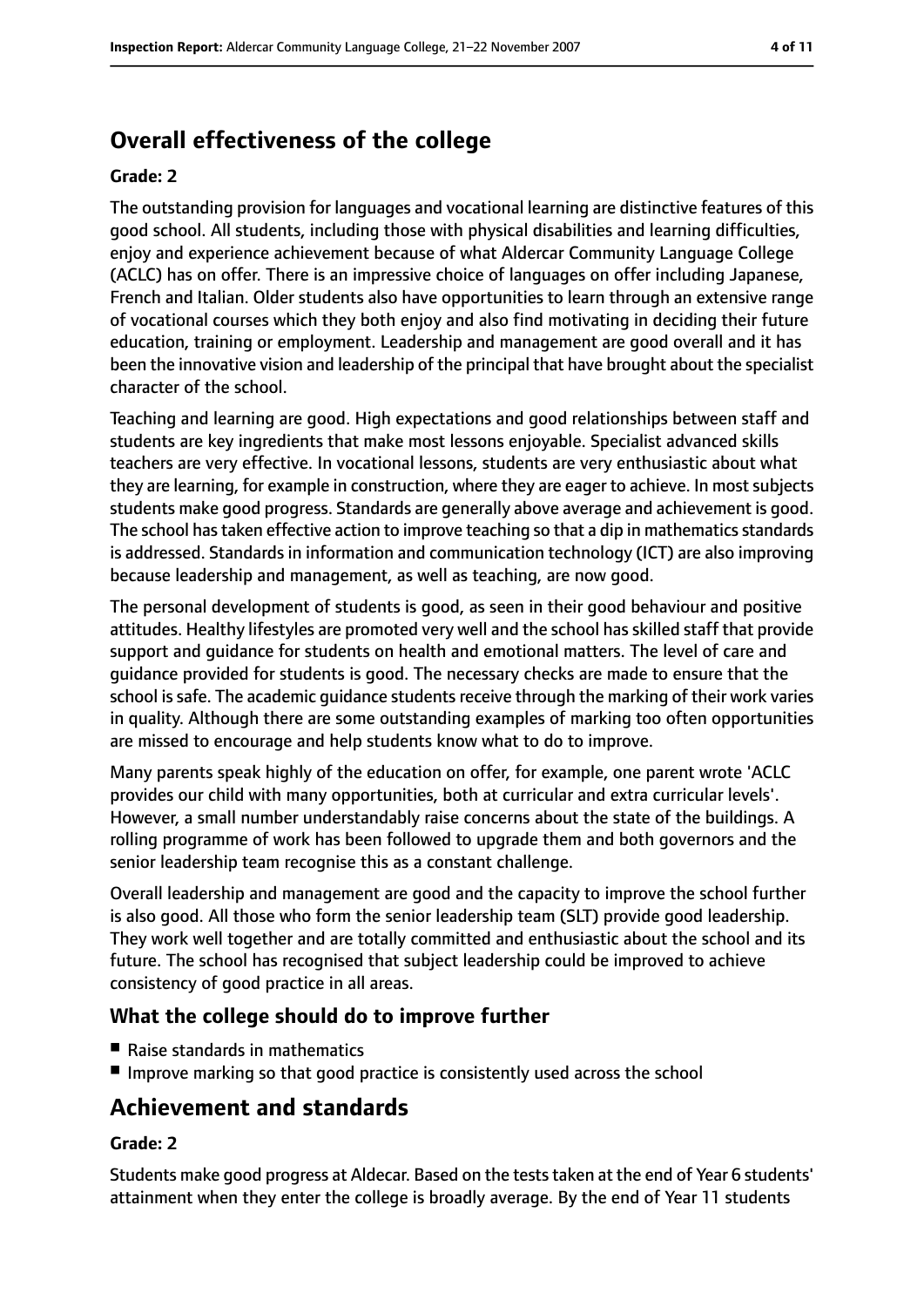succeed in a range of courses, which reflects their good progress. In vocational courses their progress is often outstanding. The school has been successful in improving the progress boys make in English. While standards are generally above average there is variation at the end of Year 11 in different subjects. In some, for example science, history and child development, GCSE results are well above national averages. All students study a modern foreign language in Years 10 and 11 and examination results for 2007 matched the school's challenging targets. Standards in mathematics have dipped in the last two years and the school is working hard to bring them up to where they should be. There has also been progressin improving ICT standards which in the past have been too low.

The progress made by students with learning difficulties and disabilities and those with statements of special educational need is good.

## **Personal development and well-being**

#### **Grade: 2**

Students' personal development and well-being are good overall. Their spiritual, moral and social development is good. Some aspects of their social development are outstanding, as exemplified by the empathy and respect students show towards each other's needs and abilities creating an inclusive school. Some aspects of cultural development, such as the school's provision for modern foreign languages are outstanding.

Students feel safe at school and know who to go to should they need help or support. They feel that there are very few instances of bullying and when these do arise they know who to approach and are confident of immediate and effective support. Students speak well of their school and on the whole enjoy their learning. Attendance has improved and is now satisfactory. Students know about and adopt healthy lifestyles through work done in lessons, physical education activities, some extra curricular opportunities and choosing healthy options in the school canteen. There are several ways that students make good contributions to their community. For example, the school council meets regularly and discusses issues such as the bullying and anti-racism policy as well as planning events and activities. Older students are involved in mentoring to support younger students. The twice termly school newspaper, produced by students, covers events as well as celebrating individual success. To contribute to the wider community students take part in regular charity events including Children in Need. Although provision in mathematics particularly and also ICT need further improvement students are well prepared for their future lives through the good quality careers guidance, vocational courses and their positive outlook. At the time of the last inspection the school was asked to meet statutory requirements by ensuring that there was a daily act of collective worship; as yet this has not been done.

# **Quality of provision**

#### **Teaching and learning**

#### **Grade: 2**

Teachers plan lessons well with a stimulating variety of approaches which keep students interested and engaged in learning. Teaching observed included clear explanations and effective use of questions enabling students to consolidate and extend their understanding. High expectations drove progress forward rapidly. Examples of helpful and specific marking enabled students to understand how to improve their work. Students with additional learning needs keep up with their peers because they benefit from good individual support by additional staff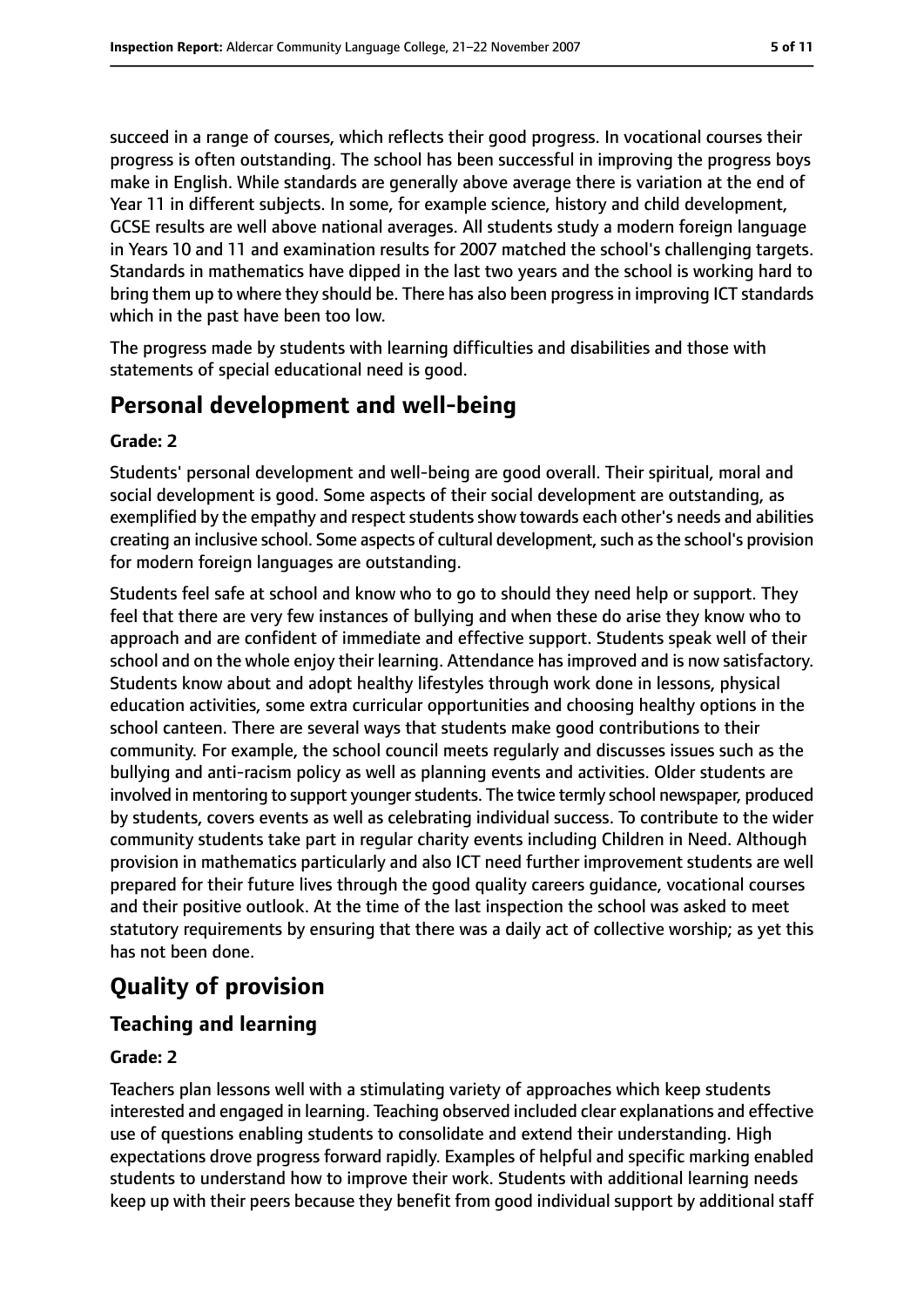in the classroom. Students' attitudes to work are generally good. As a result, they apply themselves willingly, even in those lessons which do not stimulate them to their fullest. The school is developing a good system to track the progress of individual students and to set them challenging targets. While students benefit in some casesfrom excellent advice on their written work, the quality of marking across the school is inconsistent. In less successful instances, work is unmarked for too long and, when it is done, it does not offer sufficiently specific advice for improvement.

#### **Curriculum and other activities**

#### **Grade: 2**

The curriculum is good with outstanding features. It meets the needs of all students well. The school is particularly successful at including students with a range of physical disabilities and learning difficulties into the mainstream curriculum. The college's specialist status enables it to make outstanding provision for modern foreign languages; all students study two languages from a choice of five, and almost all go on to study at least one language to GCSE level. All areas of the curriculum have a strong international dimension, which promotes students' cultural development very well. The Key Stage 4 curriculum offers a standard choice of academic GCSE courses, complemented by an outstanding range of vocational courses delivered by well-qualified specialists. The school is a leading light nationally in vocational education and prepares its students very well for the world of work. An exceptional range of sporting activities, which promote healthy lifestyles, enriches the curriculum. Well-attended clubs cater for a wide range of other interests. Many students are motivated to attend twilight sessions, which supplement the main academic curriculum. Large numbers of students benefit from a wealth of opportunities to participate in foreign exchanges and other residential experiences.

Underpinning the outstanding features of the curriculum, provision for English is good and developing for mathematics and ICT. Improvements in mathematics and ICT are becoming evident; progress in these areas is gaining momentum. The curriculum at Key Stage 3 covers most aspects of the national curriculum well. However, less than the recommended curriculum time is allocated to some subject areas, for instance art and music.

#### **Care, guidance and support**

#### **Grade: 2**

Overall, care, guidance and support are good with some outstanding features. The staff demonstrate genuine care and commitment to the progress and achievement of the students. There is a very good inclusion policy and students with a wide and varied range of special needs receive outstanding care and support. Students have access to counselling and educational information on sex and drugs. The introduction of learning managers to co-ordinate academic guidance has been effective. Most students have a clear understanding of their targets for improvement. Students feel they are given sound advice about option choices and effective advice and guidance about future study and career paths. The school works closely with parents and carers, using home-school diaries to communicate effectively. The school has well-established links with a wide range of outside agencies to support student development and is currently working towards achievement of a Careers Mark award for excellence in student provision. All teachers are given risk assessment training and this is evident in the good practice observed in workshops and in corridors. Arrangements for overseeing the safeguarding of children are robust.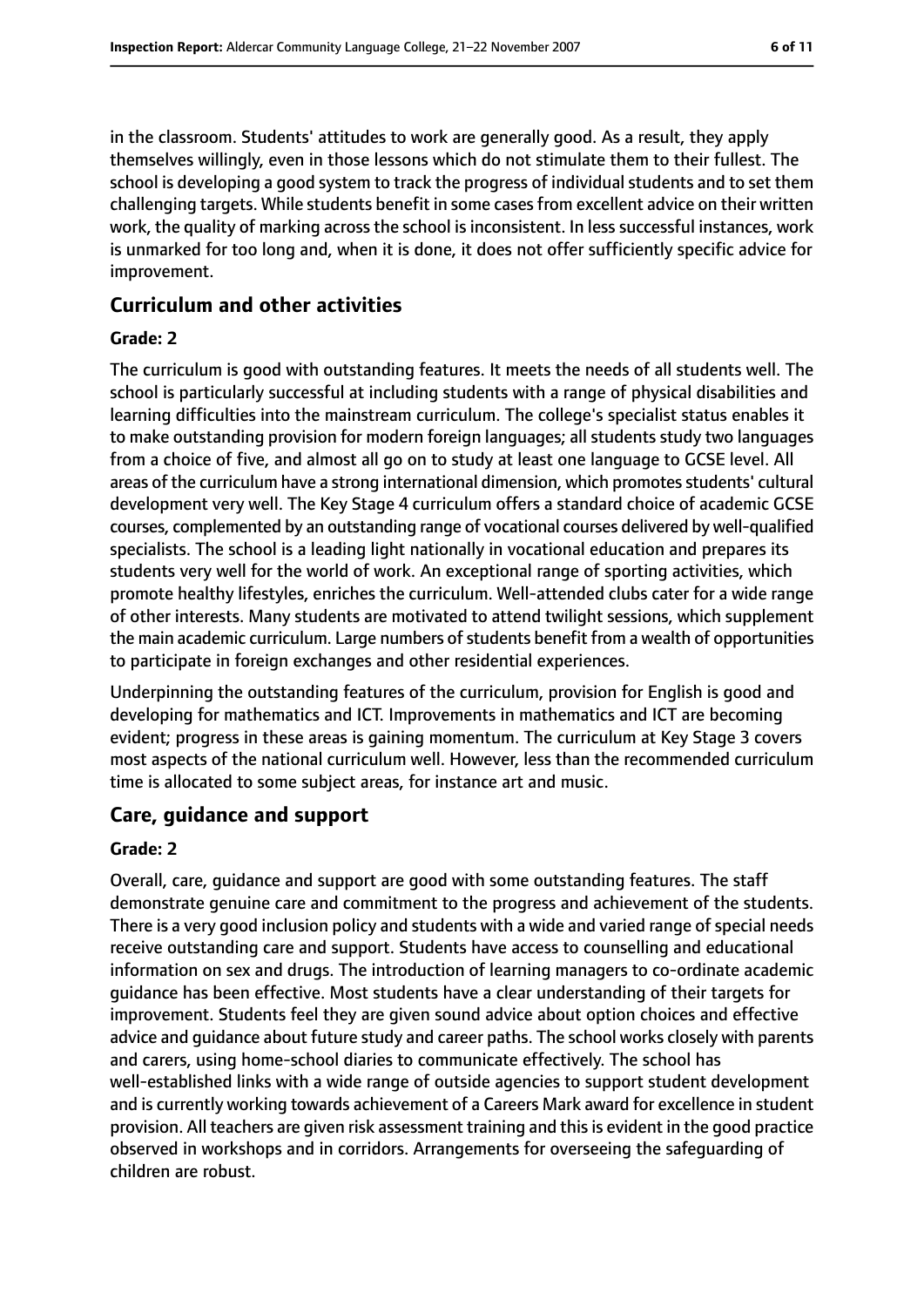## **Leadership and management**

#### **Grade: 2**

The leadership and management of the school are good and dedicated to provide an enriched curriculum. The headteacher has been the driving force to develop aspects which have resulted in its excellent features. Underpinning this work is the schools commitment to inclusion and giving all students the chance to achieve. Supporting the headteacher is a very able and dedicated senior team. Each member is focused on his or her key responsibilities as well as being fully signed up to the overall aims of the school.

Subject leaders know their areas well. They are making better use of assessment data and observation of lessons to check how well students are progressing, and they take action where progress fails to meet expectations. The school recognises that there is some inconsistency in the quality of leadership at this level and has identified it as a priority for development.

The school has good systemsfor monitoring and evaluating its own effectiveness. These include an informative middle leaders self-evaluation that each head of department conducts. The reviews ensure that the school is successfully evaluating standards and the quality of teaching and identify the next steps for improvement.

Since the last inspection the school has made progress in improving the provision of ICT and there are signs that improvements are being made in mathematics. Work elsewhere in the school to develop the curriculum, raise standards and improve teaching confirms the school has the capacity to improve further.

Governors receive and act on a good range of information they receive from the senior team including that on standards and achievement. Governors, along with the school community, are looking forward to the opening of the sixth form and thereby to develop and extend the good work of the school.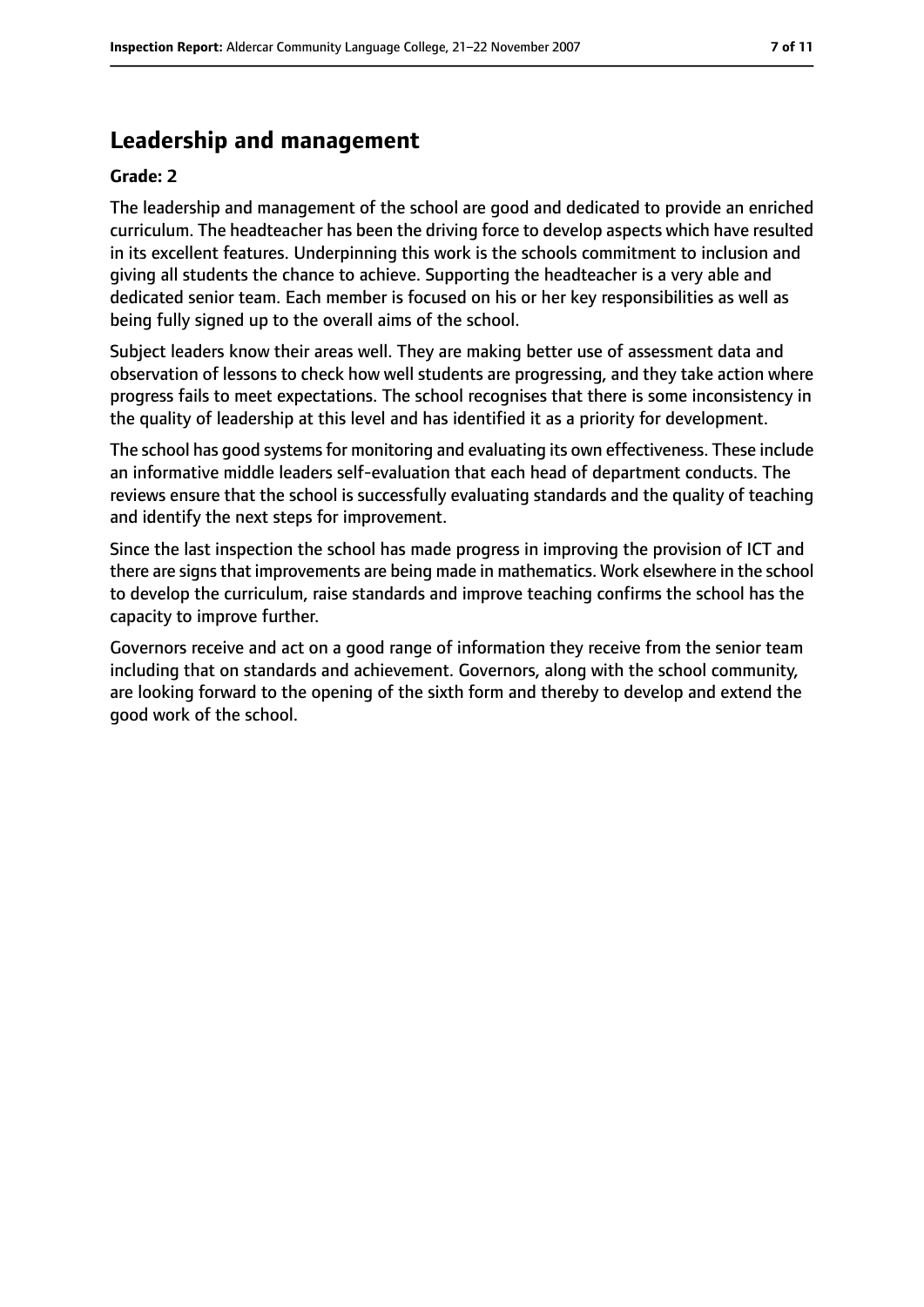**Any complaints about the inspection or the report should be made following the procedures set out in the guidance 'Complaints about school inspection', which is available from Ofsted's website: www.ofsted.gov.uk.**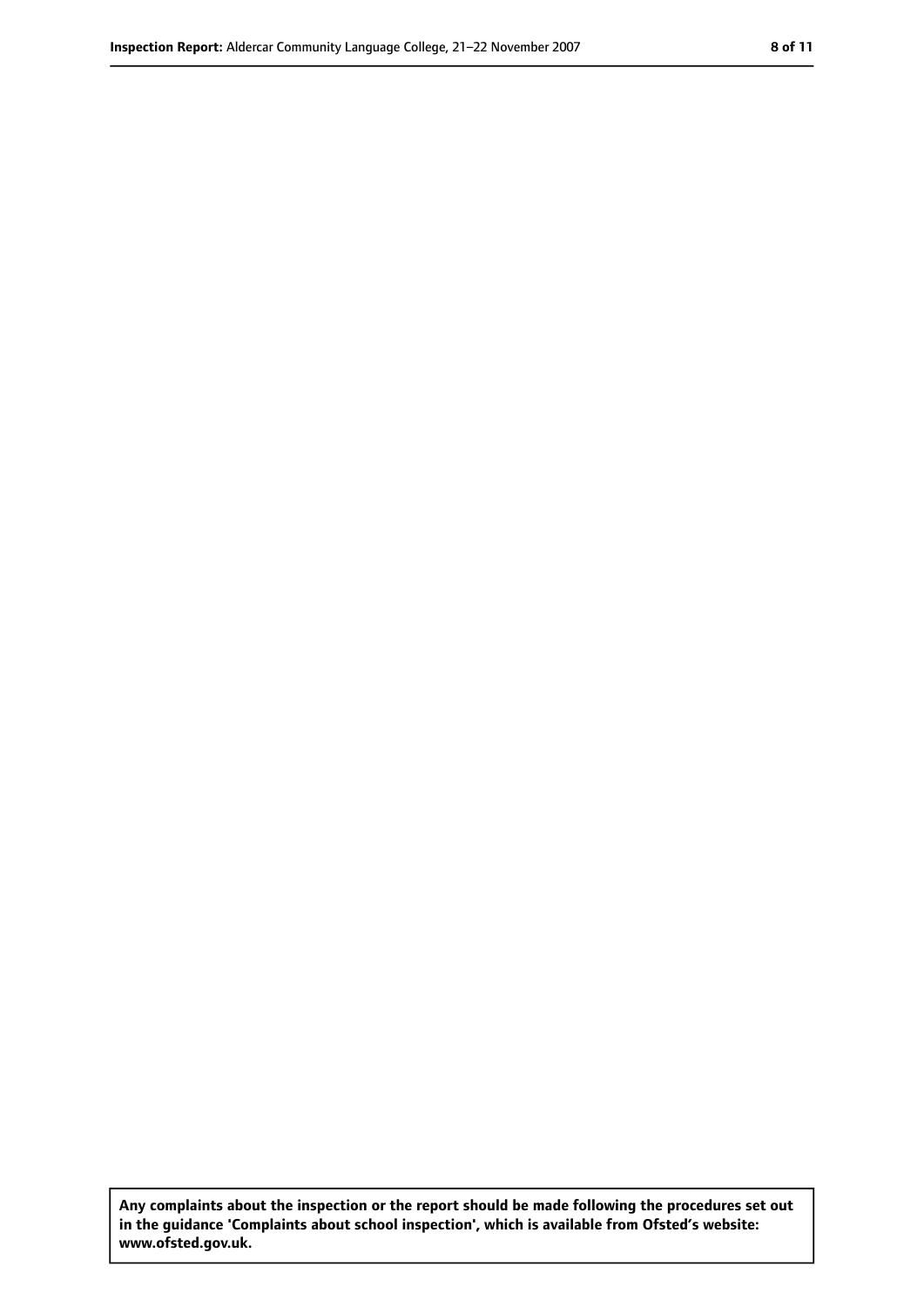# **Inspection judgements**

| $^{\backprime}$ Key to judgements: grade 1 is outstanding, grade 2 good, grade 3 satisfactory, and | <b>College</b> |
|----------------------------------------------------------------------------------------------------|----------------|
| arade 4 inadequate                                                                                 | <b>Overall</b> |

## **Overall effectiveness**

| How effective, efficient and inclusive is the provision of education, integrated<br>care and any extended services in meeting the needs of learners? |     |
|------------------------------------------------------------------------------------------------------------------------------------------------------|-----|
| Effective steps have been taken to promote improvement since the last<br>inspection                                                                  | Yes |
| How well does the college work in partnership with others to promote learners'<br>well-being?                                                        |     |
| The capacity to make any necessary improvements                                                                                                      |     |

## **Achievement and standards**

| How well do learners achieve?                                                                               |  |
|-------------------------------------------------------------------------------------------------------------|--|
| The standards <sup>1</sup> reached by learners                                                              |  |
| How well learners make progress, taking account of any significant variations between<br>groups of learners |  |
| How well learners with learning difficulties and disabilities make progress                                 |  |

## **Personal development and well-being**

| How good is the overall personal development and well-being of the<br>learners?                                  |  |
|------------------------------------------------------------------------------------------------------------------|--|
| The extent of learners' spiritual, moral, social and cultural development                                        |  |
| The extent to which learners adopt healthy lifestyles                                                            |  |
| The extent to which learners adopt safe practices                                                                |  |
| How well learners enjoy their education                                                                          |  |
| The attendance of learners                                                                                       |  |
| The behaviour of learners                                                                                        |  |
| The extent to which learners make a positive contribution to the community                                       |  |
| How well learners develop workplace and other skills that will contribute to<br>their future economic well-being |  |

## **The quality of provision**

| How effective are teaching and learning in meeting the full range of the<br>learners' needs?            |  |
|---------------------------------------------------------------------------------------------------------|--|
| How well do the curriculum and other activities meet the range of needs  <br>and interests of learners? |  |
| How well are learners cared for, guided and supported?                                                  |  |

#### **Annex A**

 $^1$  Grade 1 - Exceptionally and consistently high; Grade 2 - Generally above average with none significantly below average; Grade 3 - Broadly average to below average; Grade 4 - Exceptionally low.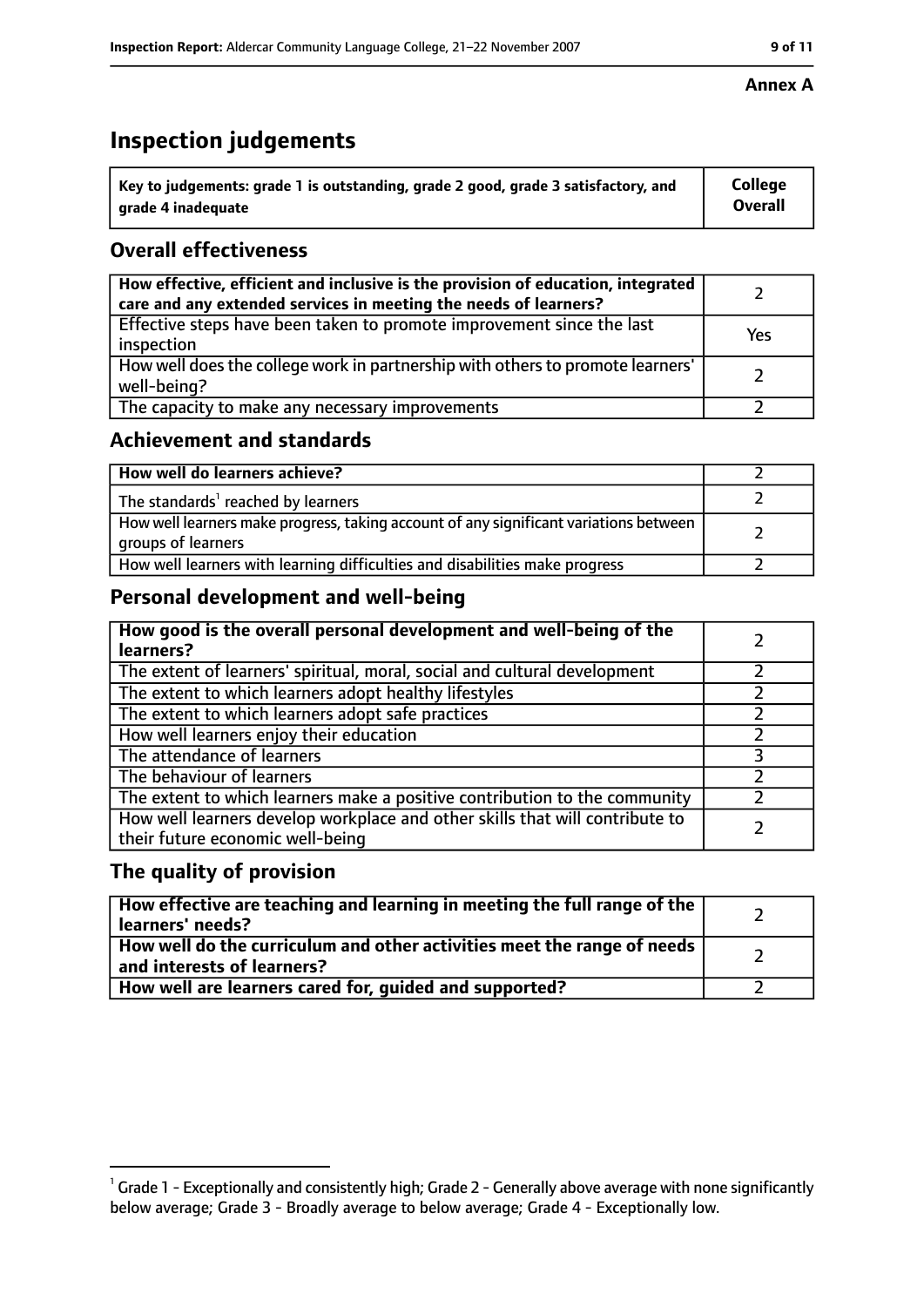#### **Annex A**

# **Leadership and management**

| How effective are leadership and management in raising achievement<br>and supporting all learners?                                              |     |
|-------------------------------------------------------------------------------------------------------------------------------------------------|-----|
| How effectively leaders and managers at all levels set clear direction leading<br>to improvement and promote high quality of care and education |     |
| How effectively leaders and managers use challenging targets to raise standards                                                                 |     |
| The effectiveness of the college's self-evaluation                                                                                              |     |
| How well equality of opportunity is promoted and discrimination tackled so<br>that all learners achieve as well as they can                     |     |
| How effectively and efficiently resources, including staff, are deployed to<br>achieve value for money                                          |     |
| The extent to which governors and other supervisory boards discharge their<br>responsibilities                                                  |     |
| Do procedures for safequarding learners meet current government<br>requirements?                                                                | Yes |
| Does this college require special measures?                                                                                                     | No  |
| Does this college require a notice to improve?                                                                                                  | No  |